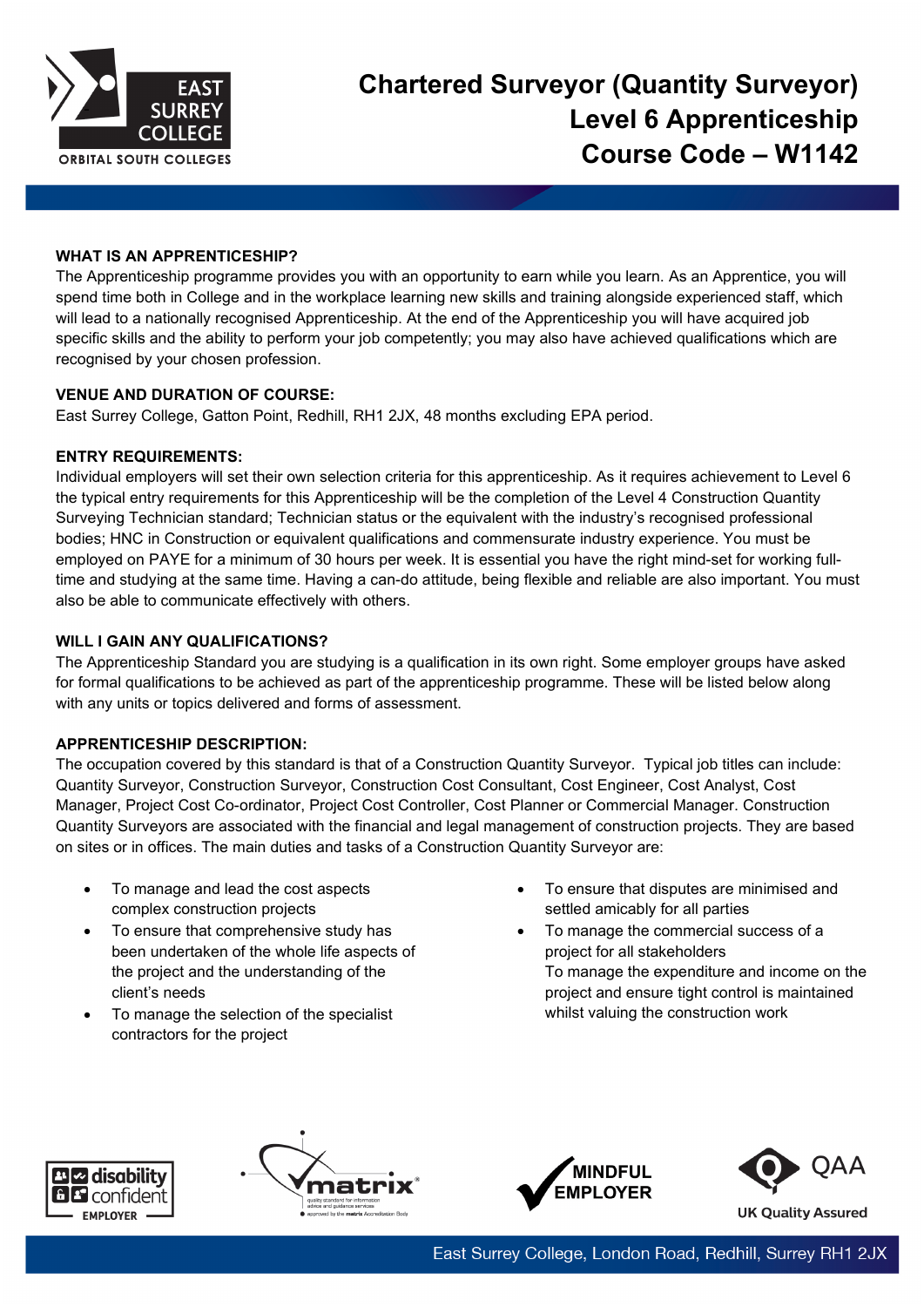## **END POINT ASSESSMENT:**

All Apprenticeship standards have an End Point Assessment. This is carried out by an independent organisation who will assess whether you have achieved all the elements of your Apprenticeship. They will assess the Knowledge, Skills and Behaviours gained throughout your apprenticeship. You will only be able to undertake the EPA once you have satisfied all the requirements of the element called 'The Gateway'. The detail can also be found on the Institute for Apprentices website.

## **GATEWAY REQUIREMENTS:**

- A BSc (Hons) Quantity Surveying or equivalent Quantity Surveying Level 6 Diploma that is approved by the industry's recognised professional bodies and meets the educational requirements for the professional bodies' full membership or chartered status.
- Industry certificates in Site Safety Plus Site Managers' Safety Training Scheme and Site Environmental Awareness Training Scheme which are required for safe operations in the workplace
- English and Maths; apprentices without level 2 English and Maths will need to achieve this level prior to taking the end-point assessment.
- Progression onto the EPA supported by the employer and college.

## **END POINT ASSESSMENTS ELEMENTS**

- Presentation and questioning on a technical project brief
- A structured interview informed by a written report

## **EQUIPMENT NEEDED:**

All students will be expected to have normal stationary, drawing equipment, a notepad and laptop (if possible).

#### **WHERE CAN IT LEAD?**

A career in the construction industry as a qualified Surveyor.

#### **COURSE FEE:**

All fees where applicable are paid for by the employers and no fees will be charged to Apprentices. Your employer will contribute as follows:

Companies with a payroll of more than £3 million will have a levy account which can be used to pay for Apprenticeship training. Where the training costs exceed the amount of levy available the Government will contribute 95% of the outstanding amount and the employer will be invoiced the remaining 5%.

*Other companies:*

| Apprentice Age (start of programme) | Less than 50 staff members on PAYE | 50 or more staff on PAYE       |
|-------------------------------------|------------------------------------|--------------------------------|
| 16-18 years                         | Free – No fees due                 | 5% Contribution of overall fee |
| $19+$                               | 5% contribution of overall fee     | 5% Contribution of overall fee |

*Incentive payments:* All companies who recruit an Apprentice aged 16-18 years will be eligible for a grant of £500 once the Apprentice has been in training for 13 weeks and a further £500 at 52 weeks.